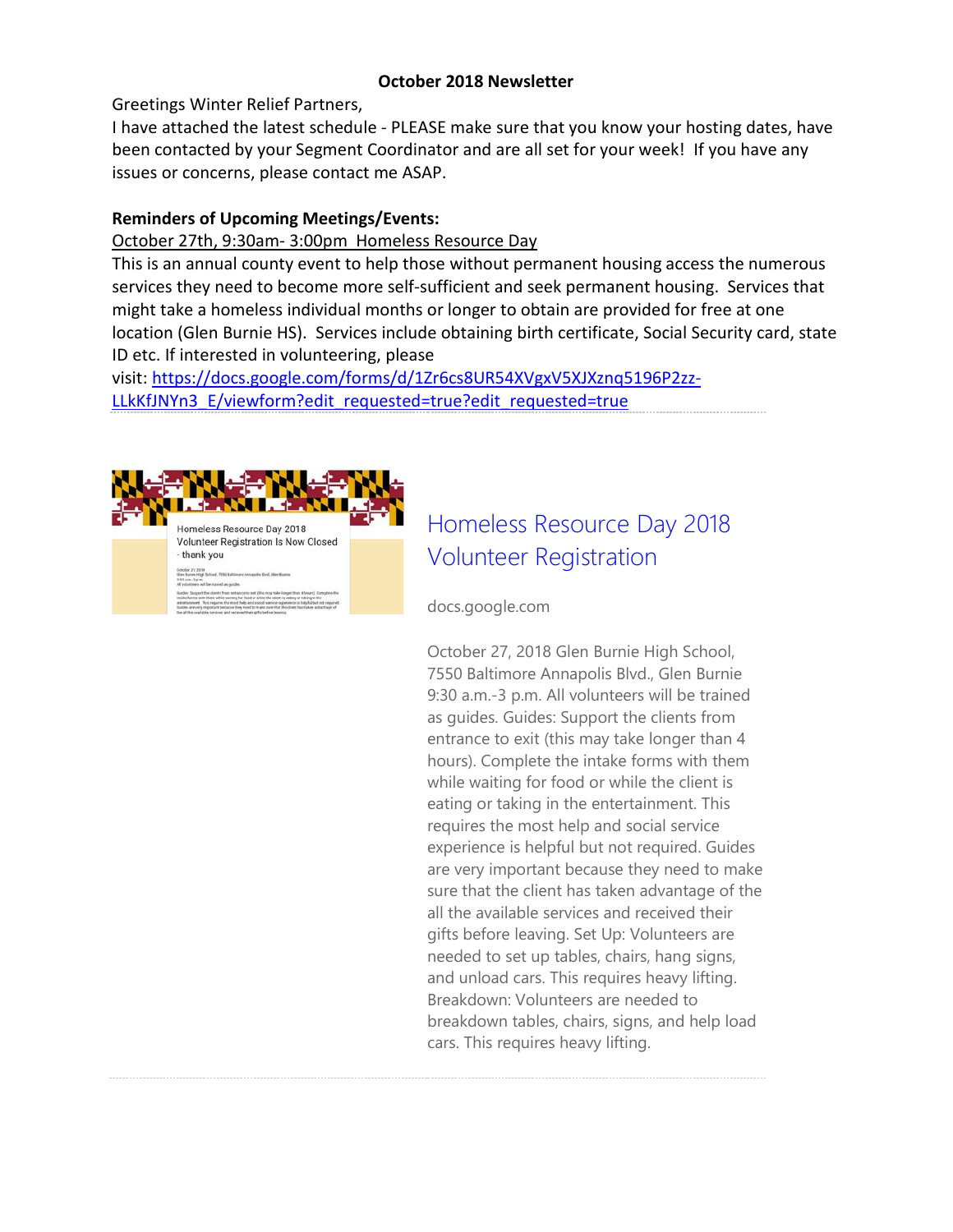November 13, December 11, January 8, February 12, March 12: Site Coordinator Meetings at Arundel House of Hope Community Recovery Center

Jasmine Pierce from the Anne Arundel County Department of Health will be at our Site Coordinator's meeting on November 13th starting right at 7:00pm to offer Narcan (Naloxone) training. All who come to training will be given a Narcan kit to take with them. We will continue with our meeting upon completion of training at approximately 7:30.

December 21 (Winter Solstice): Save the Date for **The Longest Night Memorial Service**, 4:30pm; Sponsored by Arundel House of Hope and the AA County Coalition to End Homelessness Location: Lawyer's Mall; Annapolis - We read the names and share in the memory of those individuals who died while homeless in Anne Arundel County in 2018 shining a light of hope and remembrance into the longest night of the year. Sunset at 4:47pm. We request hosting sites make provisions to transport our guests to this service in memory of their friends.

February 10 **Bid for Hope**: 13th Annual Bid for Hope fundraiser auction at La Fontaine Bleue in Glen Burnie

### **Eagle Scout Project:**

The Day Center was very fortunate to have been selected by Brian Bates , an Eagle Scout candidate to select our facility to complete his service project. He, his fellow scouts and adult volunteers ripped out the back fabric wall, and replaced it with washable paneling; took out the old cabinet and replaced with new cabinetry and countertop; and gave our stairwell a fresh coat of paint. His project was supported by Lowe's in Severn who donated cabinetry, paneling, countertop, and paint. Manager Kevin and Human Resource Manager Manju came out to check out the project and decided to also donate a new refrigerator, microwave, water cooler, vacuum cleaner, trash cans and cleaning supplies. If you get the opportunity to support Lowe's, they have been overly generous to our organization. Kudos to Brian for having a vision and following it through to an amazing completed project.

### **Shower Trailer:**

Our shower trailer is still out of commission - one of our challenges is the need to replace the heater which froze last season. We are hopeful to replace the heater at a nominal cost. If anyone knows of a plumber who would be willing to help us out, please forward this need to them. The model is: Rinnai Corp Model #RL94i (REU0VC2837FFUD-US) Serial #: FE.CA-058105 We certainly will give them a shout out in our e-news next month!

### **Needs:**

We have a few needs that we are placing on our wish list for Winter Relief – all of these donations are greatly appreciated!

- Socks (tube and wool)
- Men's underwear BOXERS please!
- Zippered pillow covers
- Blue Jeans and T-shirts